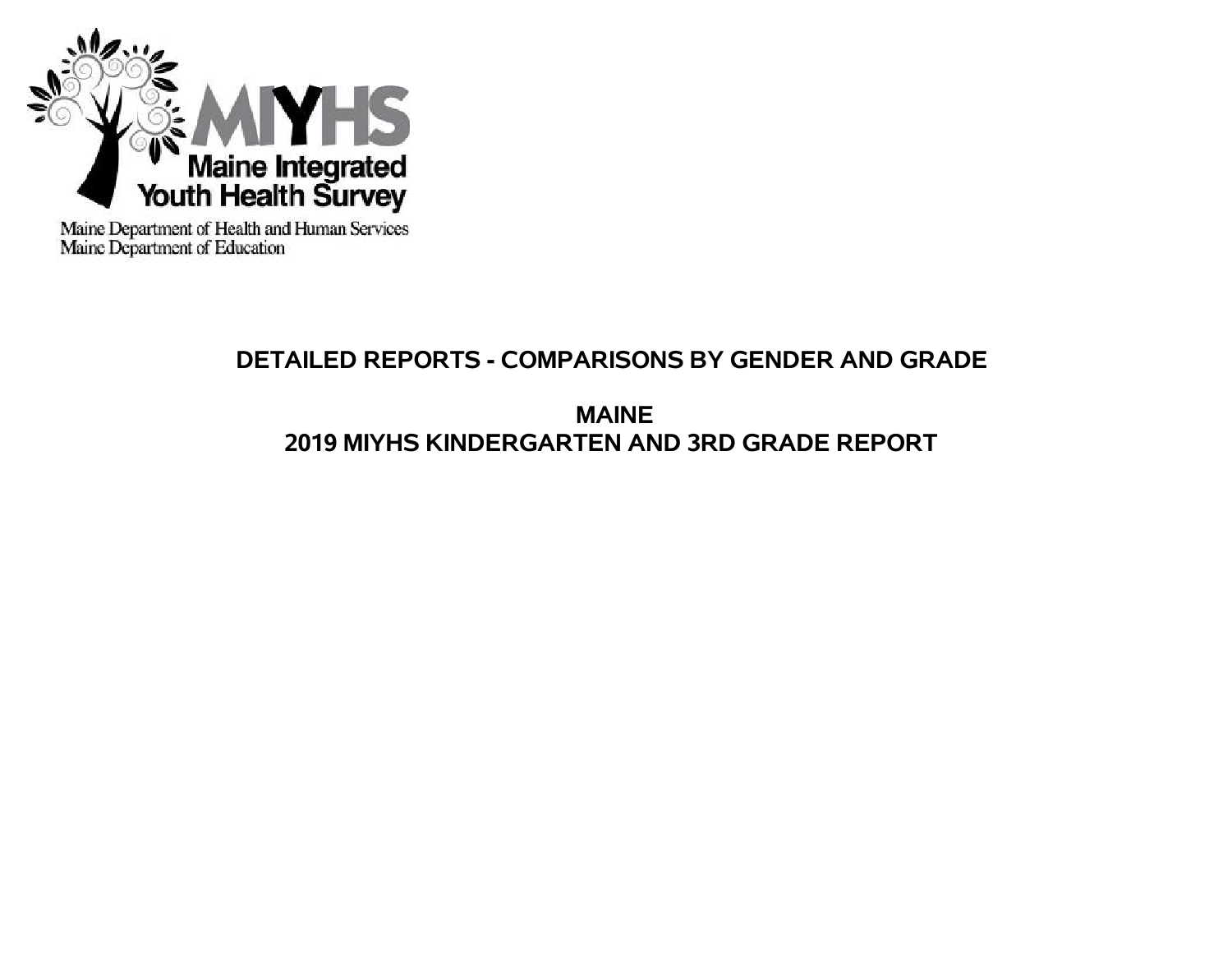|               | %      | CI                  | N      | n     |
|---------------|--------|---------------------|--------|-------|
|               |        |                     |        |       |
| Total         | 100.0% |                     | 25,227 | 1,132 |
| ----Sex----   |        |                     |        |       |
| Female        | 38.0%  | $(25.9\% - 50.1\%)$ | 9,593  | 444   |
| Male          | 42.2%  | $(30.8\% - 53.6\%)$ | 10,642 | 463   |
| Missing       | 19.8%  | $(0.0\% - 42.9\%)$  | 4,992  | 225   |
| ----Grade---- |        |                     |        |       |
| Kindergarten  | 50.1%  | $(45.6\% - 54.5\%)$ | 12,633 | 594   |
| Grade 3       | 49.9%  | (45.5% - 54.4%)     | 12,594 | 538   |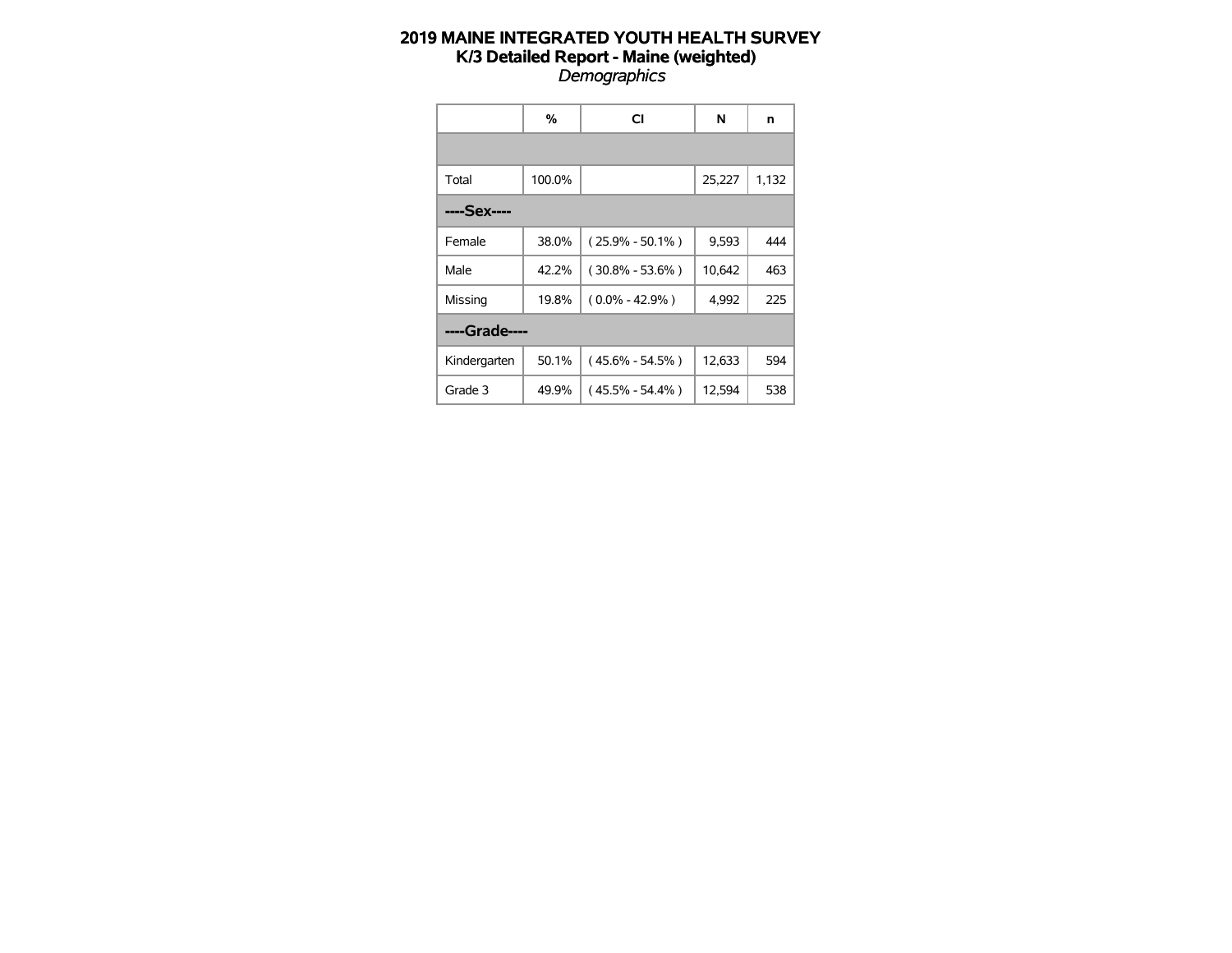|                                | %       | CI                  | N      | n   |  |  |  |  |  |  |  |
|--------------------------------|---------|---------------------|--------|-----|--|--|--|--|--|--|--|
| ----Public Health District---- |         |                     |        |     |  |  |  |  |  |  |  |
| Aroostook PHD                  | 5.1%    | $(2.5\% - 7.7\%)$   | 1,284  | 57  |  |  |  |  |  |  |  |
| Central Maine PHD              | 44.3%   | $(19.1\% - 69.5\%)$ | 11,166 | 500 |  |  |  |  |  |  |  |
| Cumberland PHD                 | $3.6\%$ | $(1.9\% - 5.2\%)$   | 897    | 40  |  |  |  |  |  |  |  |
| Downeast PHD                   | $6.0\%$ | $(0.0\% - 14.6\%)$  | 1,520  | 69  |  |  |  |  |  |  |  |
| Mid-Coast PHD                  | 8.3%    | $(4.4\% - 12.1\%)$  | 2,084  | 94  |  |  |  |  |  |  |  |
| Penguis PHD                    | 15.3%   | $(4.9\% - 25.7\%)$  | 3,865  | 173 |  |  |  |  |  |  |  |
| Western Maine PHD              | 13.2%   | $(0.0\% - 26.6\%)$  | 3,318  | 150 |  |  |  |  |  |  |  |
| York PHD                       | 4.3%    | $(2.3\% - 6.4\%)$   | 1,092  | 49  |  |  |  |  |  |  |  |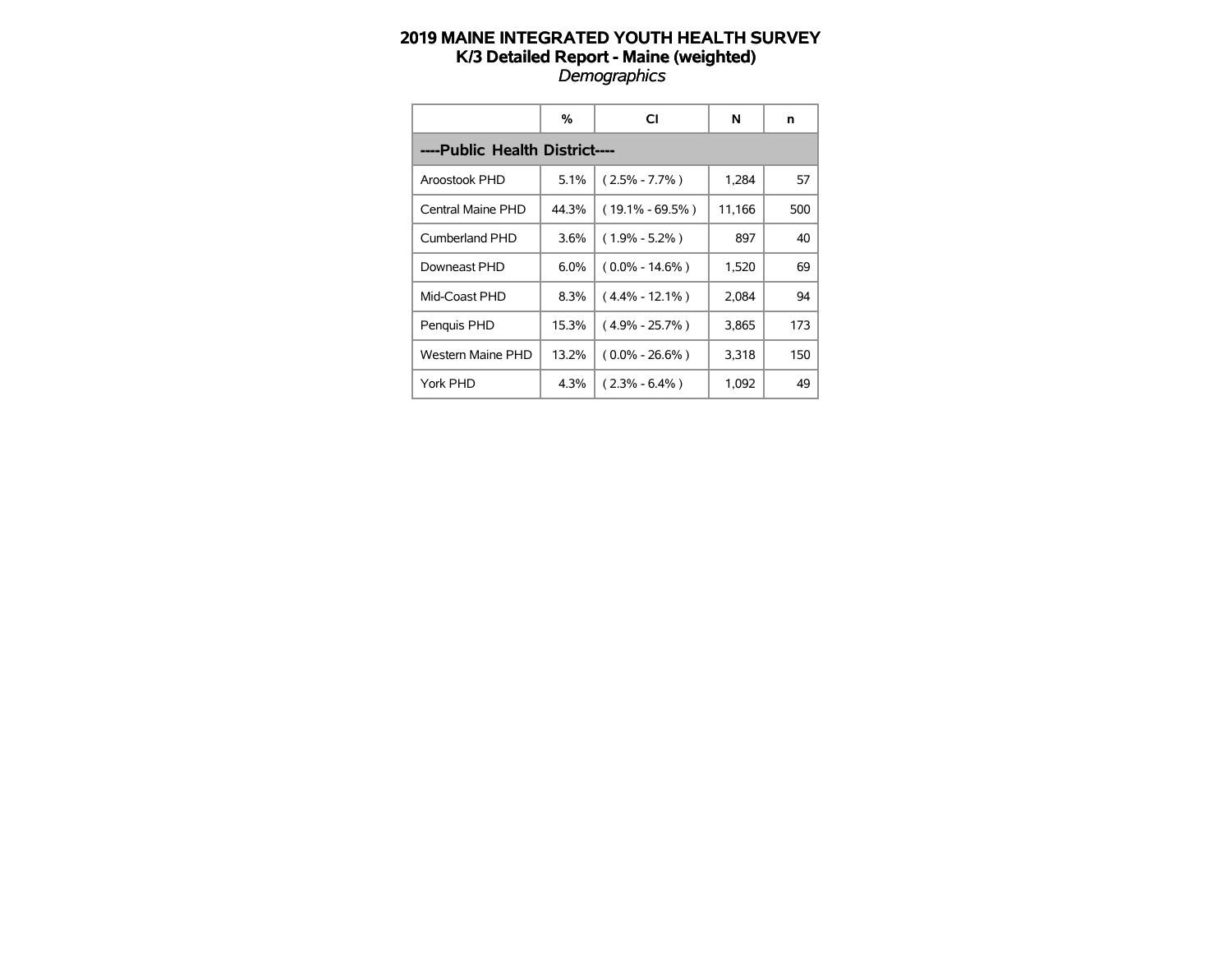|                          | %       | CI                 | N     | n   |
|--------------------------|---------|--------------------|-------|-----|
| ----County----           |         |                    |       |     |
| Androscoggin County      | 0.9%    | $(0.5\% - 1.4\%)$  | 238   | 11  |
| <b>Aroostook County</b>  | 5.1%    | $(2.5\% - 7.7\%)$  | 1,284 | 57  |
| <b>Cumberland County</b> | 3.6%    | $(1.9\% - 5.2\%)$  | 897   | 40  |
| Franklin County          | 1.9%    | $(1.0\% - 2.7\%)$  | 471   | 21  |
| Hancock County           | $5.0\%$ | $(0.0\% - 13.5\%)$ | 1,252 | 57  |
| Kennebec County          | 29.7%   | $(0.2\% - 59.3\%)$ | 7,498 | 336 |
| Knox County              | 2.2%    | $(1.2\% - 3.2\%)$  | 553   | 26  |
| <b>Oxford County</b>     | 10.3%   | $(0.0\% - 23.7\%)$ | 2.609 | 118 |
| <b>Penobscot County</b>  | 15.3%   | $(4.9\% - 25.7\%)$ | 3,865 | 173 |
| Somerset County          | 14.5%   | $(2.5\% - 26.6\%)$ | 3.668 | 164 |
| <b>Waldo County</b>      | 6.1%    | $(3.2\% - 8.9\%)$  | 1,531 | 68  |
| <b>Washington County</b> | 1.1%    | $(0.6\% - 1.6\%)$  | 268   | 12  |
| <b>York County</b>       | 4.3%    | $(2.3\% - 6.4\%)$  | 1,092 | 49  |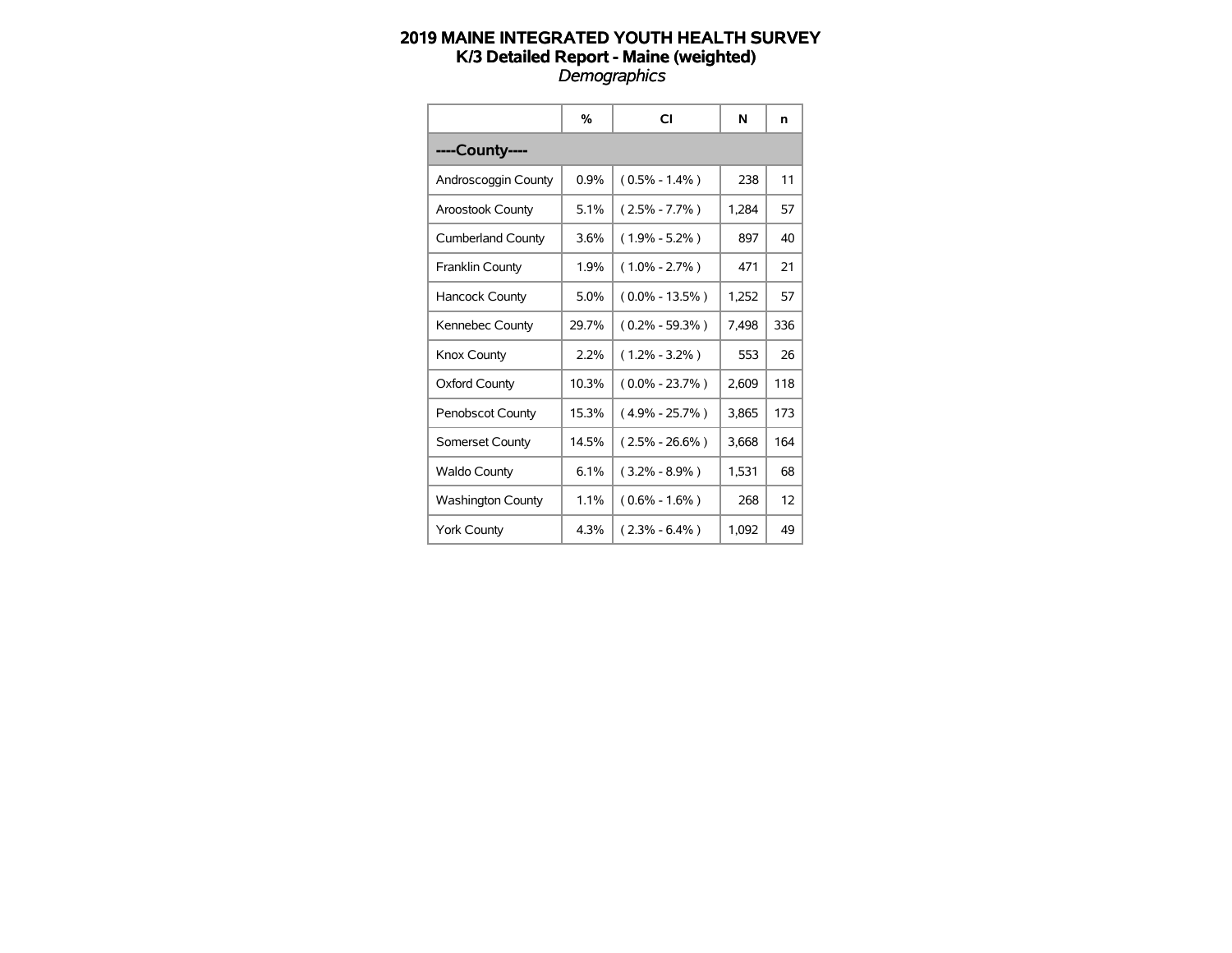*Percentage of students who were overweight (i.e., at or above the 85th percentile but below the 95th percentile for body mass index, by age and sex) -- MEASURED HEIGHT/WEIGHT (knowt)*

|               | <b>Total</b> |                                      |   | <b>Female</b> |                                                                            |     | <b>Male</b> |                     |       |
|---------------|--------------|--------------------------------------|---|---------------|----------------------------------------------------------------------------|-----|-------------|---------------------|-------|
|               | $\%$         | <b>CI</b>                            | N | $\%$          | <b>CI</b>                                                                  | N   | $\%$        | <b>CI</b>           | N     |
|               |              |                                      |   |               |                                                                            |     |             |                     |       |
| Total         |              |                                      |   |               | $17.0\%$ (15.0%-18.9%) 3,312 17.3% (12.6%-21.9%) 1,604 16.7% (12.7%-20.7%) |     |             |                     | 1,708 |
| ----Grade---- |              |                                      |   |               |                                                                            |     |             |                     |       |
|               |              | Kindergarten   15.3%   (11.5%-19.1%) |   |               | $1,468$   14.4%   (9.3%-19.5%)                                             | 679 | $16.2\%$    | $(9.5\% - 23.0\%)$  | 788   |
| Grade 3       |              | 18.5% (16.6%-20.5%)                  |   |               | $1,845$ 20.2% (13.6%-26.8%)                                                | 925 |             | 17.1% (11.8%-22.5%) | 920   |

*\*Estimate suppressed due to small cell sizes.*

*CI = 95% Confidence Interval*

*N = Number of students who were overweight (i.e., at or above the 85th percentile but below the 95th percentile for body mass index, by age and sex) -- MEASURED HEIGHT/WEIGHT (weighted). Note: Due to missing data, the sum of demographic categories may not equal the overall total.*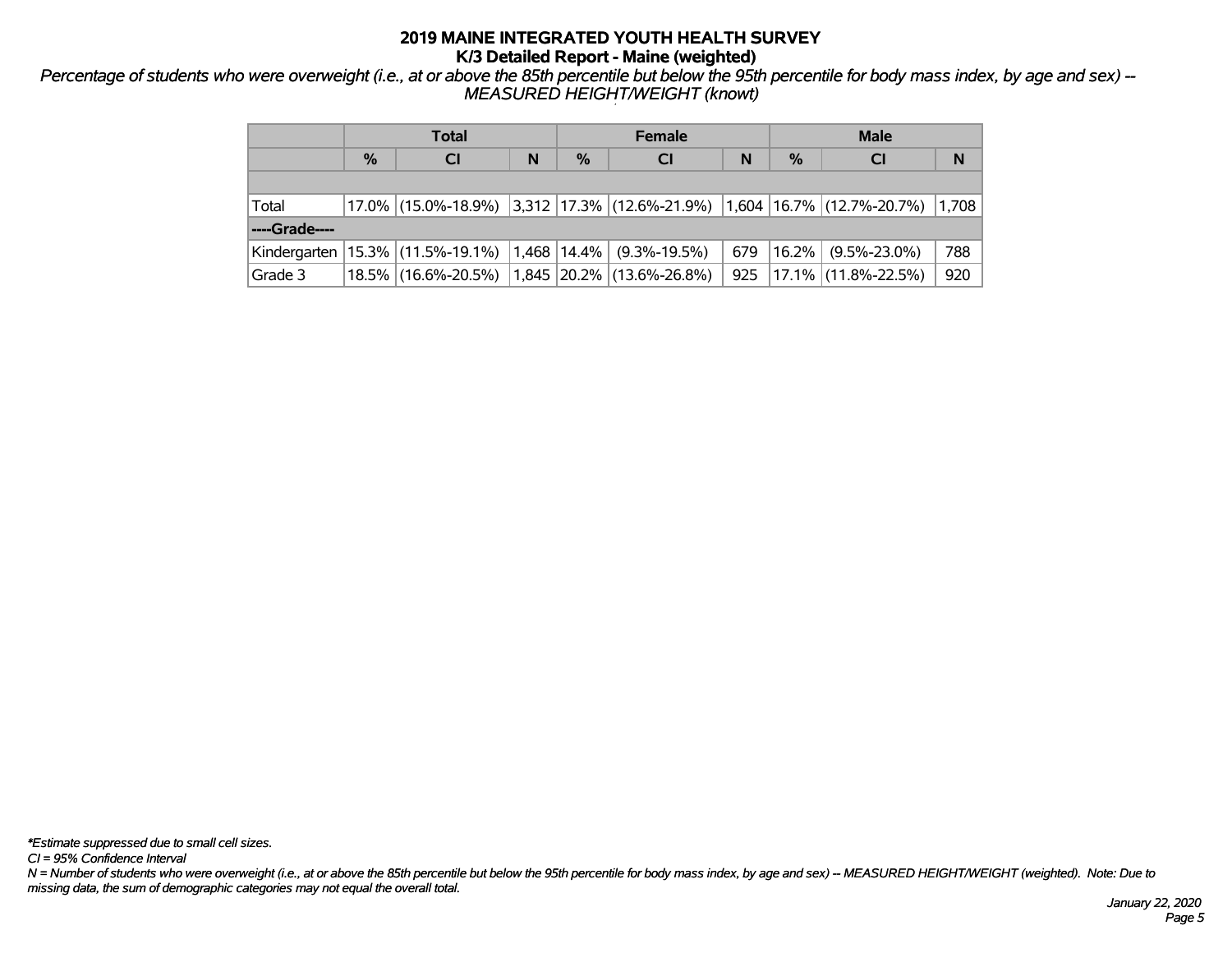*Percentage of students who were obese (i.e., at or above the 95th percentile for body mass index, by age and sex) -- MEASURED HEIGHT/WEIGHT (knobese)*

|                 | <b>Total</b>  |                                                                                                  |   | <b>Female</b> |           |     | <b>Male</b> |                        |       |
|-----------------|---------------|--------------------------------------------------------------------------------------------------|---|---------------|-----------|-----|-------------|------------------------|-------|
|                 | $\frac{0}{0}$ | <b>CI</b>                                                                                        | N | $\%$          | <b>CI</b> | N   | $\%$        | <b>CI</b>              | N     |
|                 |               |                                                                                                  |   |               |           |     |             |                        |       |
| Total           |               | $ 21.0\% $ (17.4%-24.6%) $ 4.097 17.9\% $ (12.6%-23.1%) $ 1.661 23.8\% $ (19.9%-27.8%) $ 2.436 $ |   |               |           |     |             |                        |       |
| ----Grade----   |               |                                                                                                  |   |               |           |     |             |                        |       |
| Kindergarten    |               | $18.9\%$ (14.0%-23.8%) 1,808 19.4% (13.5%-25.2%)                                                 |   |               |           | 913 |             | $18.4\%$ (12.5%-24.4%) | 895   |
| $\vert$ Grade 3 |               | $23.0\%$ (18.6%-27.4%) 2,290 16.3% (9.6%-23.1%)                                                  |   |               |           | 749 |             | 28.7% (24.6%-32.8%)    | 1,541 |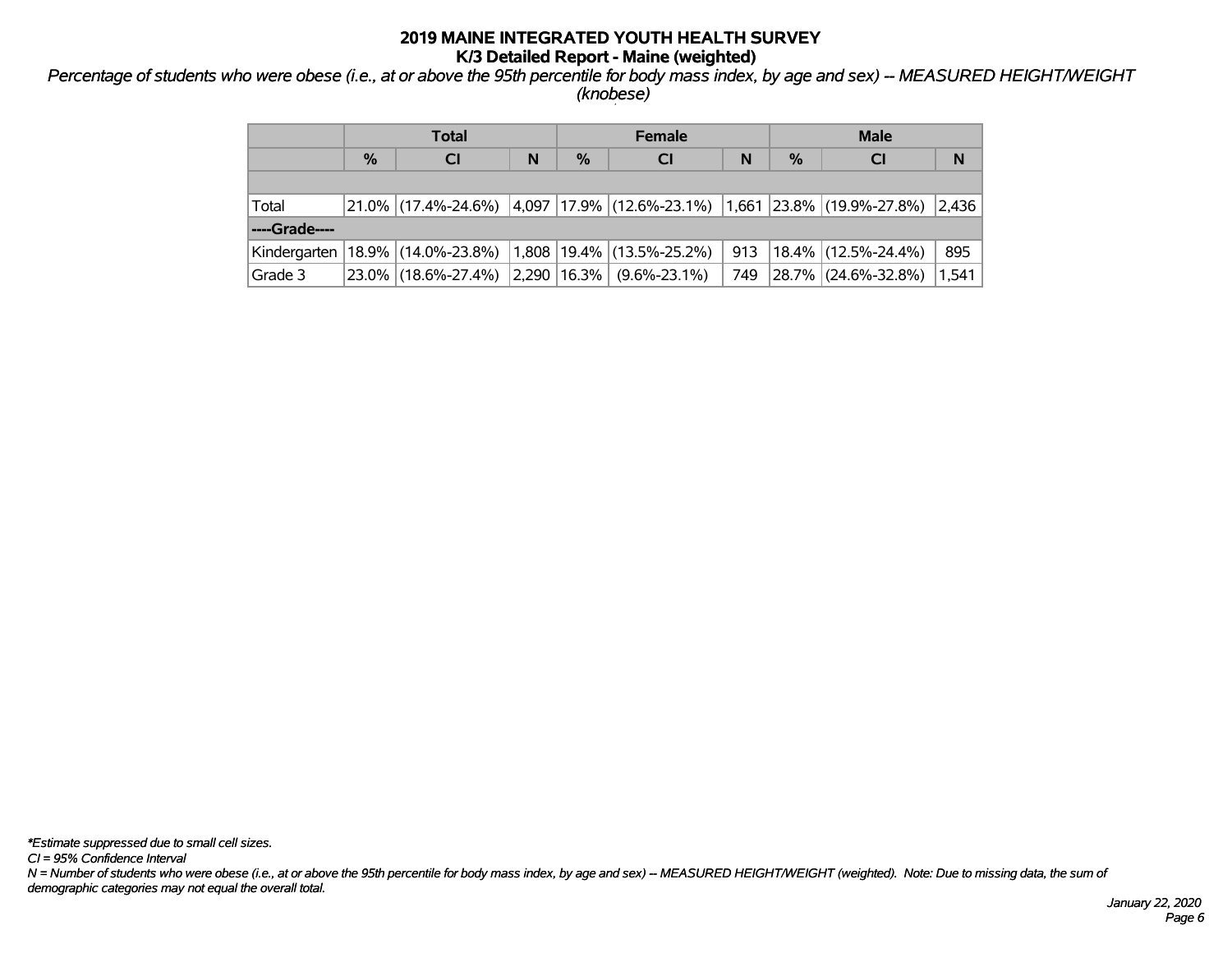*Percentage of students who were either overweight or obese (i.e. at or above the 85th percentile for body mass index, by age and sex) -- MEASURED HEIGHT/WEIGHT (knowtob)*

|               | Total |                                                                                      |   | <b>Female</b> |                                                                |   | <b>Male</b> |           |       |
|---------------|-------|--------------------------------------------------------------------------------------|---|---------------|----------------------------------------------------------------|---|-------------|-----------|-------|
|               | %     | <b>CI</b>                                                                            | N | $\frac{0}{2}$ | <b>CI</b>                                                      | N | $\%$        | <b>CI</b> | N     |
|               |       |                                                                                      |   |               |                                                                |   |             |           |       |
| Total         |       | $38.0\%$ (33.3%-42.6%) $7,410$ 35.1% (26.7%-43.6%) 3,266 40.5% (34.1%-47.0%)         |   |               |                                                                |   |             |           | 4.144 |
| ----Grade---- |       |                                                                                      |   |               |                                                                |   |             |           |       |
|               |       | Kindergarten 34.2% (27.2%-41.3%) 3,275 33.8% (25.1%-42.5%) 1,592 34.6% (25.1%-44.2%) |   |               |                                                                |   |             |           | 1,684 |
| Grade 3       |       | 41.6% (36.2%-46.9%)                                                                  |   |               | $(4,135 36.5\% 25.9\% - 47.2\%) 1,674 45.8\% 38.4\% - 53.3\%)$ |   |             |           | 2,460 |

*\*Estimate suppressed due to small cell sizes.*

*CI = 95% Confidence Interval*

*N = Number of students who were either overweight or obese (i.e. at or above the 85th percentile for body mass index, by age and sex) -- MEASURED HEIGHT/WEIGHT (weighted). Note: Due to missing data, the sum of demographic categories may not equal the overall total.*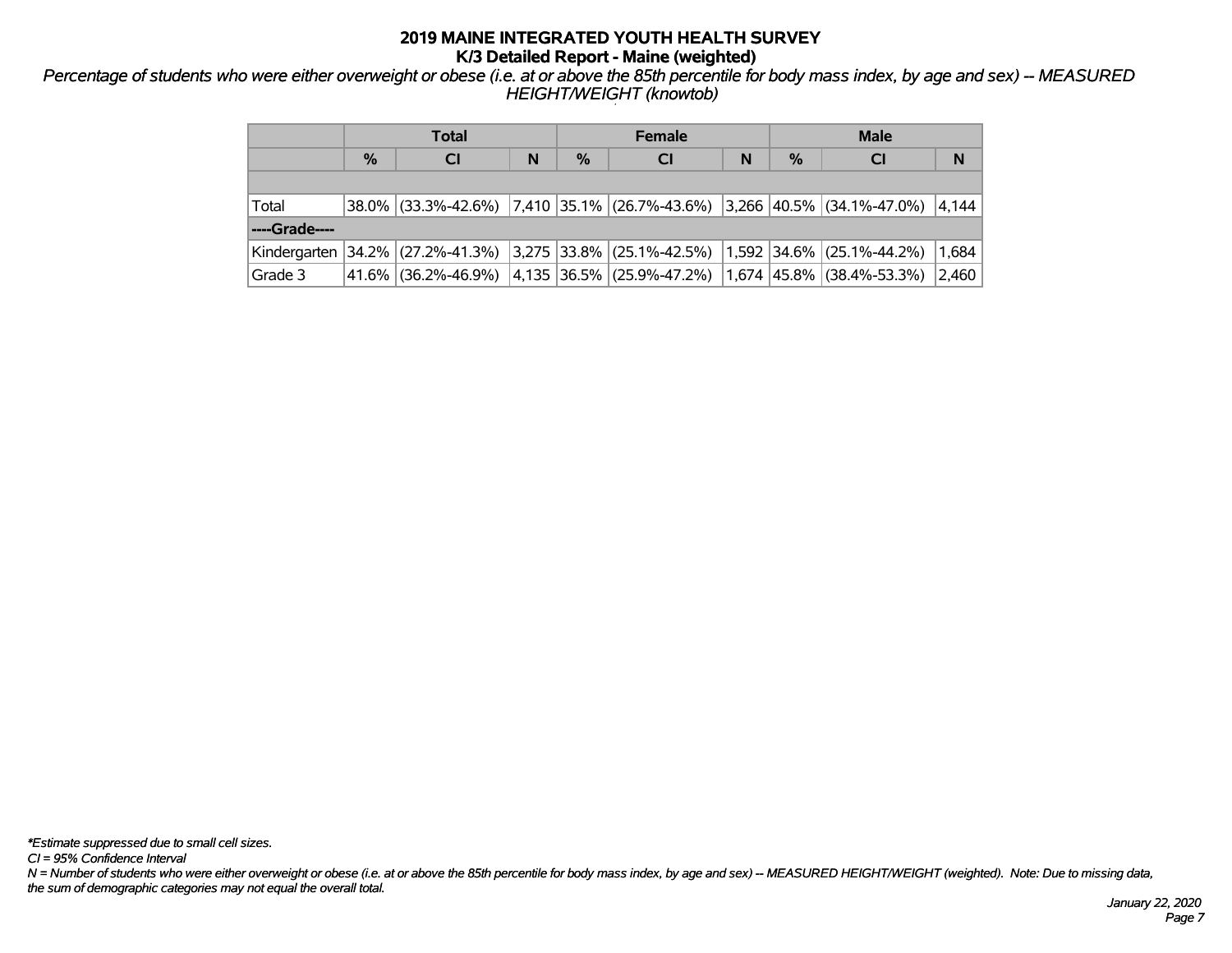*Percentage of students who were at a healthy weight (i.e., at or above the 5th percentile but below the 85th percentile for body mass index, by age and sex) -- MEASURED HEIGHT/WEIGHT (knhlthwt)*

|               | Total |                                                                                                                                                                                                    |       |               | <b>Female</b>                                      |   |               | <b>Male</b> |       |  |
|---------------|-------|----------------------------------------------------------------------------------------------------------------------------------------------------------------------------------------------------|-------|---------------|----------------------------------------------------|---|---------------|-------------|-------|--|
|               | $\%$  | <b>CI</b>                                                                                                                                                                                          | N     | $\frac{0}{0}$ | <b>CI</b>                                          | N | $\frac{0}{0}$ | <b>CI</b>   | N     |  |
|               |       |                                                                                                                                                                                                    |       |               |                                                    |   |               |             |       |  |
| Total         |       | $\left  \frac{58.7\%}{54.4\%} \right $ (54.4%-63.0%) $\left  \frac{11,452}{61.6\%} \right $ (54.7%-68.5%) $\left  \frac{5,725}{56.0\%} \right $ (50.2%-61.8%) $\left  \frac{5,728}{5,728} \right $ |       |               |                                                    |   |               |             |       |  |
| ----Grade---- |       |                                                                                                                                                                                                    |       |               |                                                    |   |               |             |       |  |
|               |       | Kindergarten 61.6% (54.8%-68.3%)                                                                                                                                                                   | 5,891 |               | $ 63.1\% $ (55.4%-70.7%) 2,971 60.1% (51.7%-68.5%) |   |               |             | 2,920 |  |
| Grade 3       |       | 55.9% (50.8%-61.0%)                                                                                                                                                                                | 5,562 |               | $ 60.1\% $ (51.1%-69.1%) 2.754 52.3% (44.3%-60.3%) |   |               |             | 2,808 |  |

*CI = 95% Confidence Interval*

*N = Number of students who were at a healthy weight (i.e., at or above the 5th percentile but below the 85th percentile for body mass index, by age and sex) -- MEASURED HEIGHT/WEIGHT (weighted). Note: Due to missing data, the sum of demographic categories may not equal the overall total.*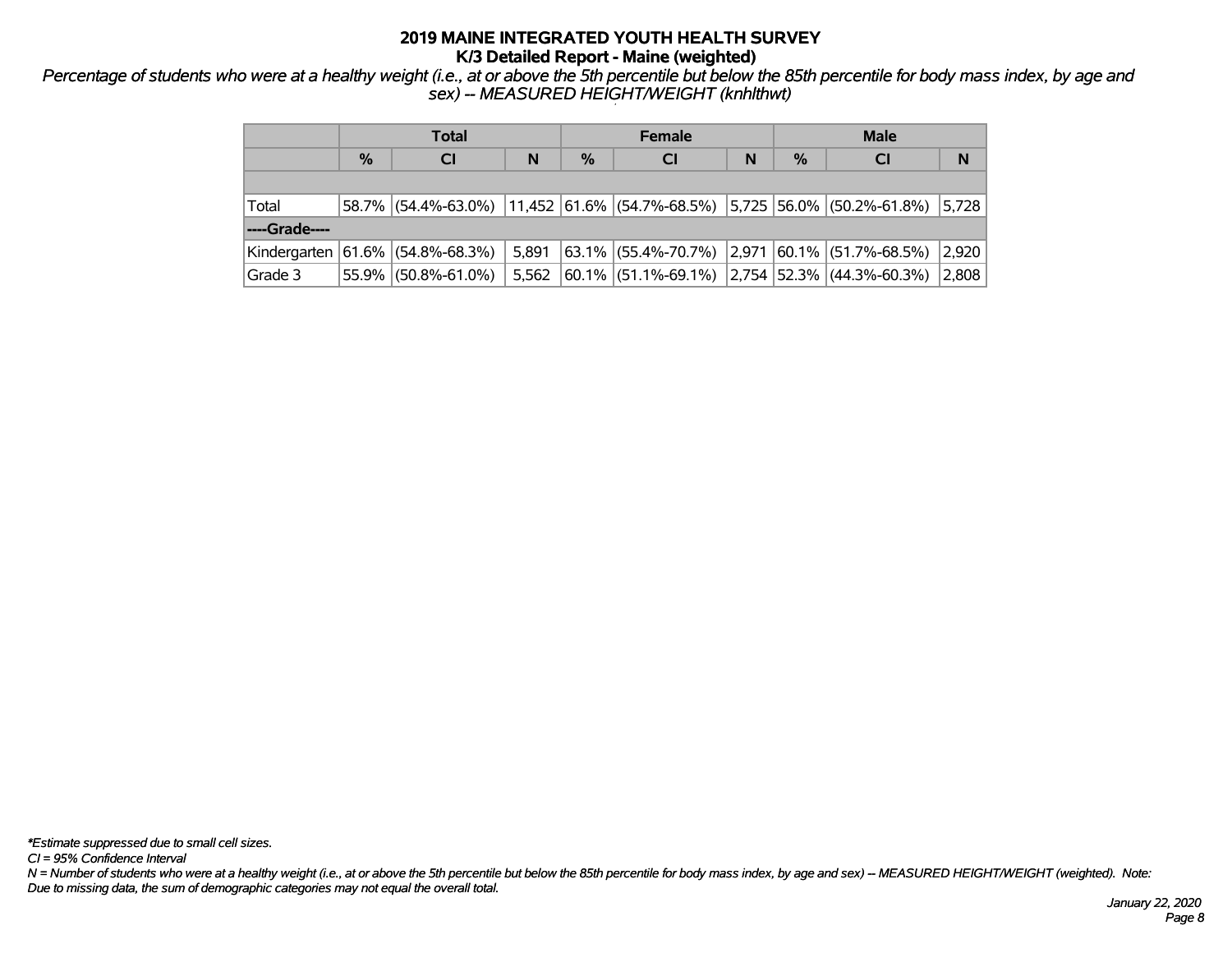# **2019 MAINE INTEGRATED YOUTH HEALTH SURVEY K/3 Detailed Report - Maine (weighted)** *Presence of Treated Dental Caries (Observed during oral health assessment) (kncaries) '*

|               | Total |                                                                      |   | <b>Female</b> |                                                                                                                                                       |     | <b>Male</b>   |                          |       |
|---------------|-------|----------------------------------------------------------------------|---|---------------|-------------------------------------------------------------------------------------------------------------------------------------------------------|-----|---------------|--------------------------|-------|
|               | $\%$  | <b>CI</b>                                                            | N | $\%$          | <b>CI</b>                                                                                                                                             | N   | $\frac{0}{0}$ | <b>CI</b>                | N     |
|               |       |                                                                      |   |               |                                                                                                                                                       |     |               |                          |       |
| Total         |       |                                                                      |   |               | $\left  \frac{29.2\%}{24.4\%} \right $ (24.4%-34.1%) $\left  5.979 \right $ (26.1% $\left  (18.5\% - 33.6\%) \right $ 1,900 31.7% (23.4%-40.0%) 2,391 |     |               |                          |       |
| ----Grade---- |       |                                                                      |   |               |                                                                                                                                                       |     |               |                          |       |
|               |       | Kindergarten   25.4%   (18.1%-32.7%)   2,751   23.5%   (13.2%-33.8%) |   |               |                                                                                                                                                       | 900 |               | $ 25.5\% $ (17.0%-33.9%) | 976   |
| Grade 3       |       |                                                                      |   |               | $33.6\%$ (26.5%-40.6%) 3,228 28.9% (20.7%-37.1%) 1,000 38.1% (24.9%-51.3%)                                                                            |     |               |                          | 1,415 |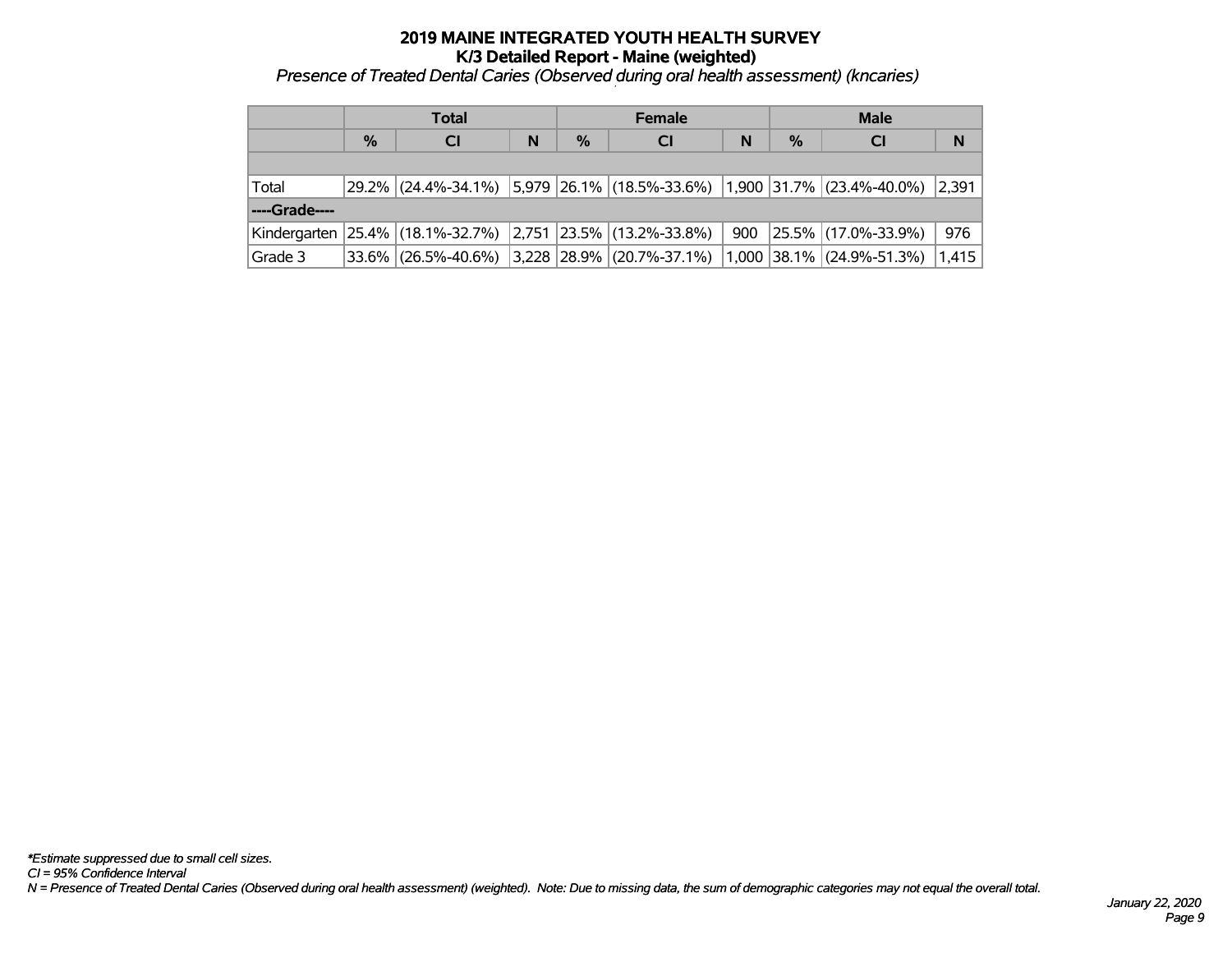# **2019 MAINE INTEGRATED YOUTH HEALTH SURVEY K/3 Detailed Report - Maine (weighted)** *Presence of Untreated Dental Caries (Observed during oral health assessment) (kncavit) '*

|               | <b>Total</b> |                                                                      |   | <b>Female</b> |                                                                                                  |     | <b>Male</b> |                     |       |
|---------------|--------------|----------------------------------------------------------------------|---|---------------|--------------------------------------------------------------------------------------------------|-----|-------------|---------------------|-------|
|               | $\%$         | <b>CI</b>                                                            | N | $\%$          | <b>CI</b>                                                                                        | N   | $\%$        | <b>CI</b>           | N     |
|               |              |                                                                      |   |               |                                                                                                  |     |             |                     |       |
| Total         |              |                                                                      |   |               | $ 21.6\% $ (15.9%-27.2%) $ 4.411 17.6\% $ (10.5%-24.7%) $ 1,283 26.0\% $ (15.0%-37.1%) $ 1,966 $ |     |             |                     |       |
| ----Grade---- |              |                                                                      |   |               |                                                                                                  |     |             |                     |       |
|               |              | Kindergarten   23.7%   (16.8%-30.7%)   2,574   21.9%   (11.6%-32.3%) |   |               |                                                                                                  | 840 |             | 28.0% (15.7%-40.4%) | 1,075 |
| Grade 3       |              | $19.1\%$ (12.3%-25.8%)                                               |   |               | $ 1,837 12.8\% $ (6.1%-19.4%)                                                                    | 443 |             | 24.0% (11.2%-36.8%) | 891   |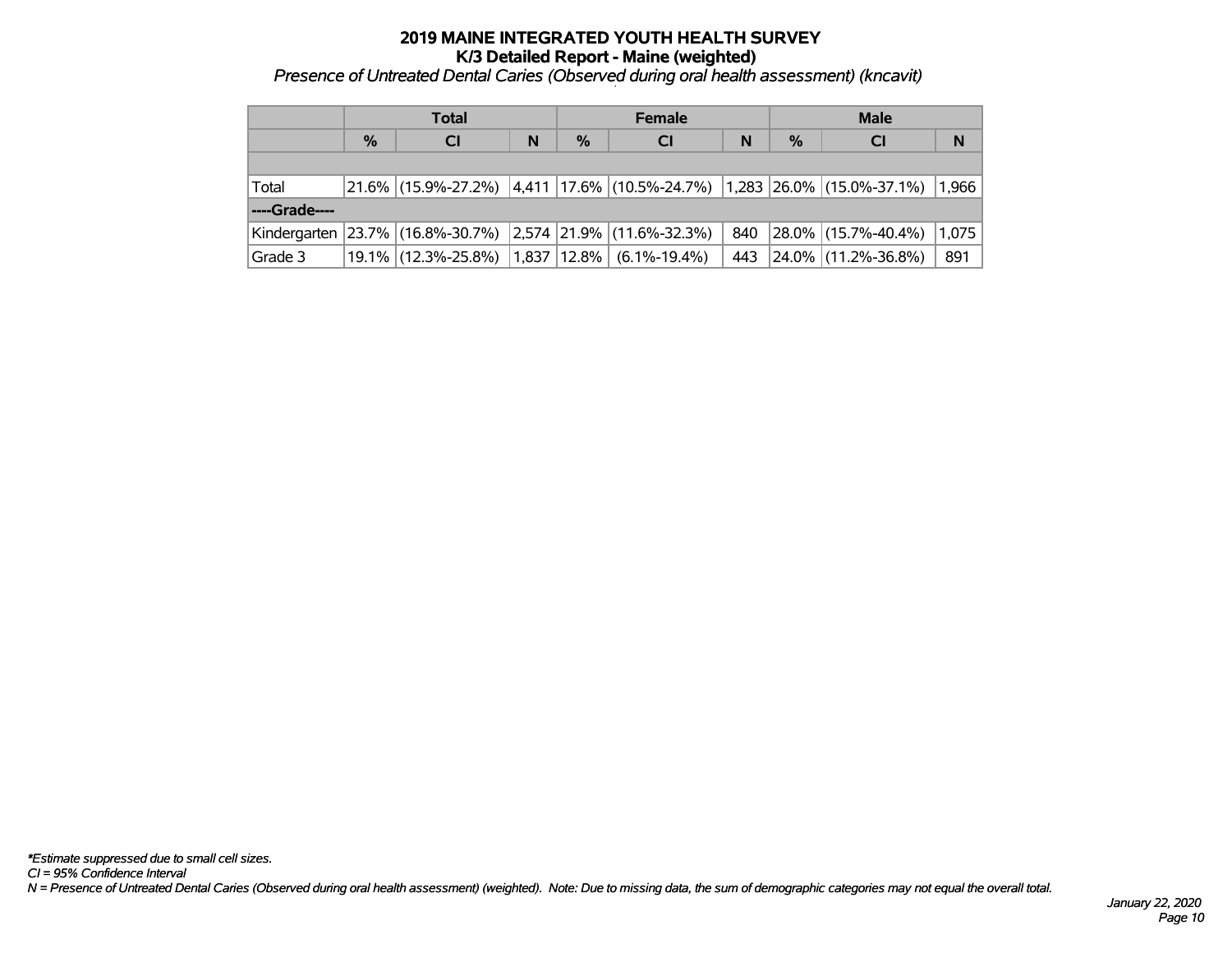# **2019 MAINE INTEGRATED YOUTH HEALTH SURVEY K/3 Detailed Report - Maine (weighted)** *Caries Experience (Presence of treated or untreated dental caries) (kncarexp) '*

|                 | Total |                                                                                       |   | <b>Female</b> |                                                               |   | <b>Male</b> |           |       |
|-----------------|-------|---------------------------------------------------------------------------------------|---|---------------|---------------------------------------------------------------|---|-------------|-----------|-------|
|                 | $\%$  | <b>CI</b>                                                                             | N | $\%$          | <b>CI</b>                                                     | N | $\%$        | <b>CI</b> | N     |
|                 |       |                                                                                       |   |               |                                                               |   |             |           |       |
| Total           |       | 41.6%  (36.5%-46.6%)  8,504  37.0%  (28.3%-45.6%)  2,696  47.5%  (38.8%-56.3%)  3,588 |   |               |                                                               |   |             |           |       |
| ----Grade----   |       |                                                                                       |   |               |                                                               |   |             |           |       |
|                 |       | Kindergarten 38.8% (31.8%-45.7%) 4,205 37.9% (26.8%-48.9%) 1,450 41.2% (30.4%-52.1%)  |   |               |                                                               |   |             |           | 1,581 |
| $\vert$ Grade 3 |       | 44.7% (36.6%-52.8%)                                                                   |   |               | 4,299   36.0%   (25.3%-46.7%)   1,246   54.0%   (43.1%-64.9%) |   |             |           | 2,007 |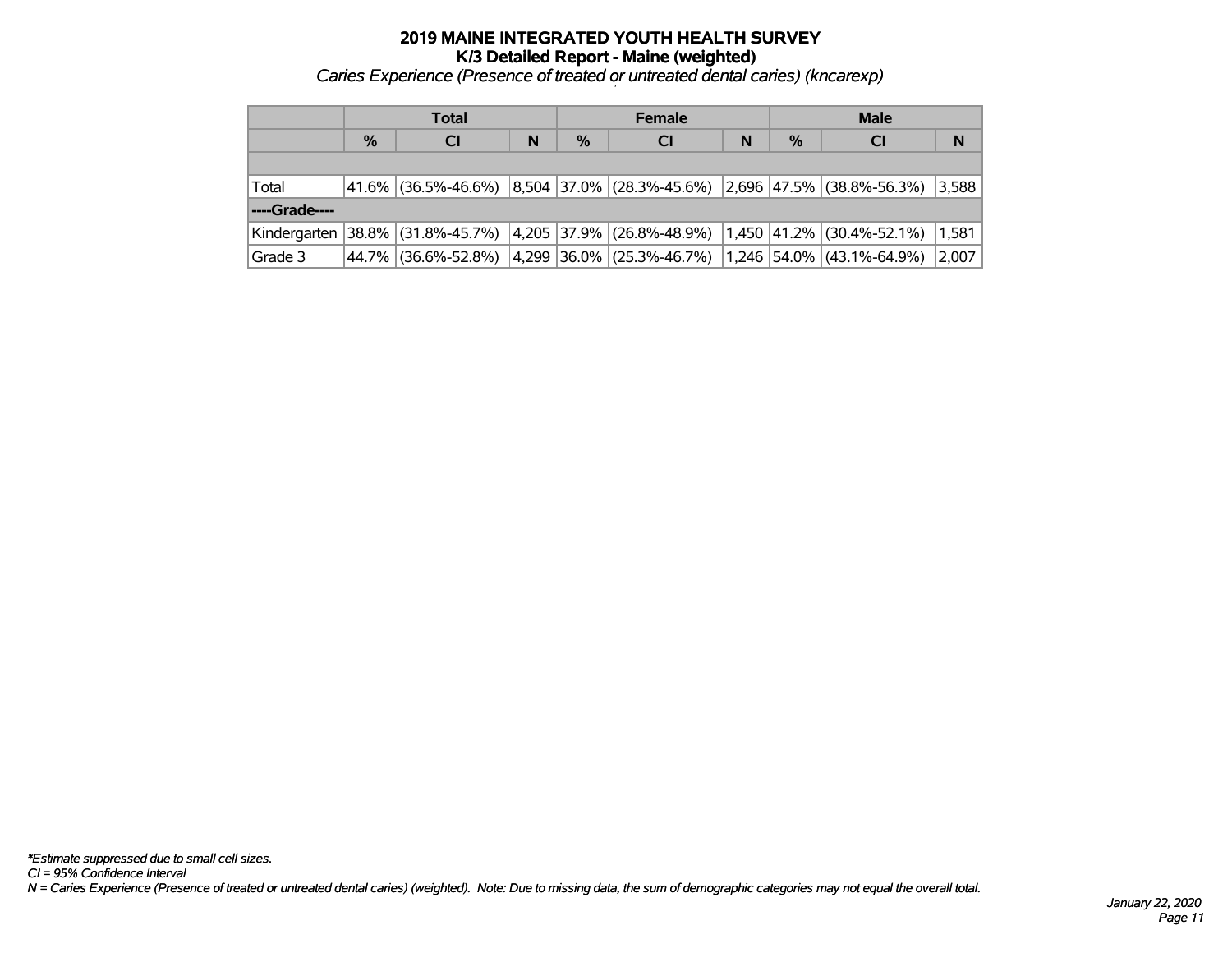*Presence of Sealants (Observed during oral health assessment) (knseal) '*

|               | <b>Total</b>  |                                                                                                                         |     | <b>Female</b> |                           |       | <b>Male</b>   |                          |       |
|---------------|---------------|-------------------------------------------------------------------------------------------------------------------------|-----|---------------|---------------------------|-------|---------------|--------------------------|-------|
|               | $\frac{0}{2}$ | <b>CI</b>                                                                                                               | N   | $\%$          | <b>CI</b>                 | N     | $\frac{9}{6}$ | <b>CI</b>                | N     |
|               |               |                                                                                                                         |     |               |                           |       |               |                          |       |
| Total         |               | $\vert$ 28.0% $\vert$ (20.8%-35.1%) $\vert$ 5,719 30.5% $\vert$ (23.5%-37.5%) $\vert$ 2,222 30.6% $\vert$ (17.7%-43.5%) |     |               |                           |       |               |                          | 2,309 |
| ----Grade---- |               |                                                                                                                         |     |               |                           |       |               |                          |       |
| Kindergarten  | $7.0\%$       | $(1.1\% - 12.8\%)$                                                                                                      | 755 | $8.3\%$       | $(0.0\% - 18.0\%)$        | 317   | 2.8%          | $(0.0\% - 5.8\%)$        | 106   |
| Grade 3       |               | 51.6% (39.4%-63.9%)                                                                                                     |     |               | 4,964 55.0% (43.8%-66.3%) | 1,905 |               | $ 59.3\% $ (40.5%-78.1%) | 2,203 |